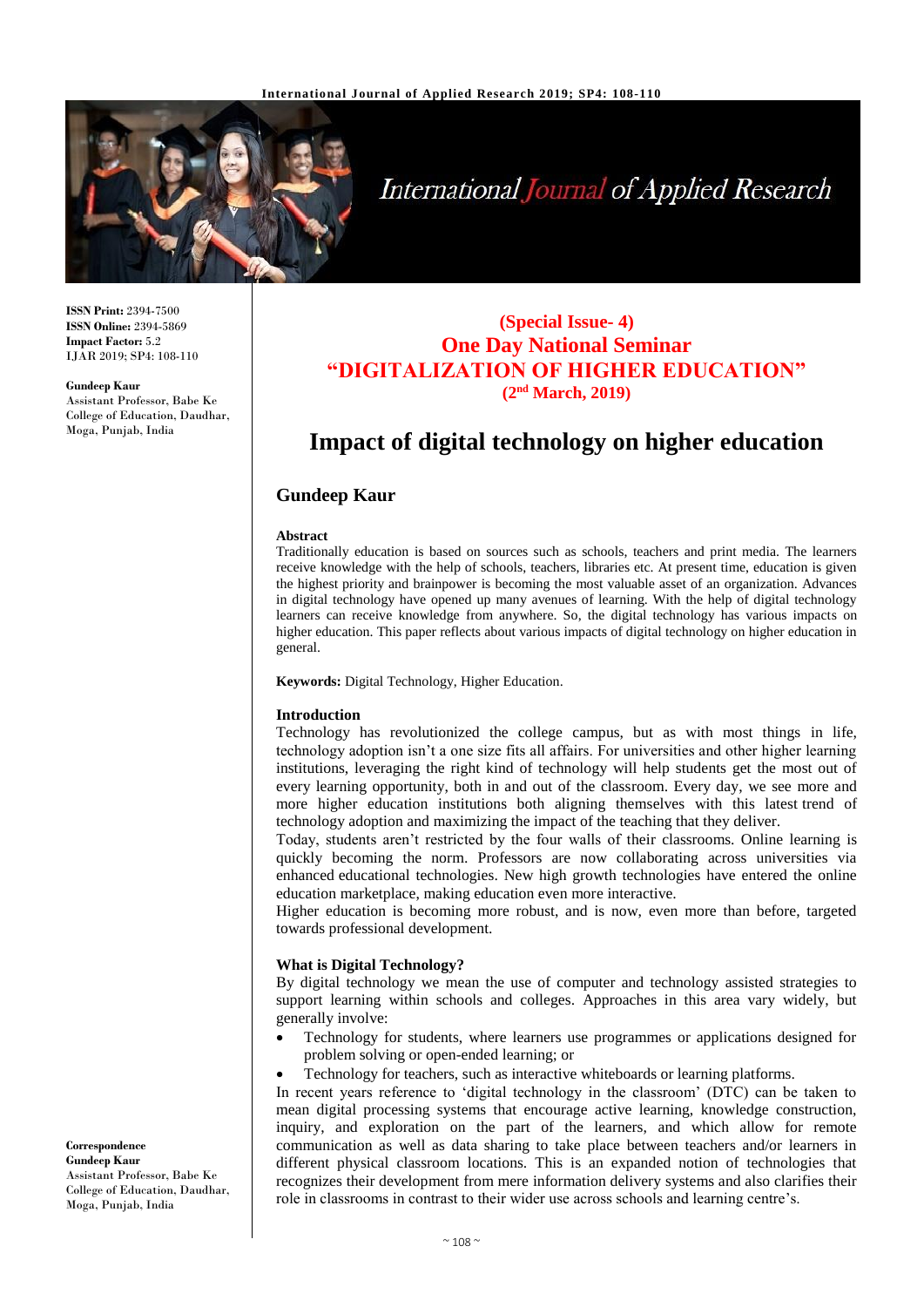#### **What is Higher Education?**

Higher education**,** any of various types of education given in postsecondary institutions of learning and usually affording, at the end of a course of study, a named degree, diploma, or certificate of higher studies. Higher-educational institutions include not only universities and colleges but also various professional schools that provide preparation in such fields as law, theology, medicine, business, music, and art. Higher education also includes teacher-training schools, junior colleges, and institutes of technology. The basic entrance requirement for most higher-educational institutions is the completion of secondary education, and the usual entrance age is about 18 years.

#### **Impact of Digital Technology on Higher Education**

Digital technology affects in all aspects of human activity, and education is not exception, so its impact on education and training is inevitable. A digitally literate citizen will be able to learn and take responsibility for their learning so this results in a higher demand for education and feel of the needs for more equipment and tools. So, the digital technology has various impacts on higher education. The impacts of digital technology are as given below:

#### **Access to a huge informational background**

Internet can be used as an effective tool for gaining knowledge. Web users need only to enter specific information they want to find into search engines that will prompt them to millions of search results. There are several informative websites and web directories that offer information on a variety of topics. Students can use the Internet to get all the additional information they need to expand their knowledge base. They can take the knowledge from anywhere at any time with the help of internet. A great example of an efficient use of World Wide Web for learning is academic assistance that is currently being delivered worldwide. You can easily get custom writing help from CustomWriting.com and lots of other websites if struggling with homework.

#### **Absence of geographical and political boundaries in social networks**

Citizens of different countries in the virtual world share their opinions, thoughts and communicate without any limits now days. They can share their thoughts and questions related to problems to virtual friend, which they cannot be share with his family or offline friends. In a broader spectrum, users of these social networks can exchange opinions about the programs and policies of their own government. For example, one of the reasons that influenced the high level of public and political participation in recent uprisings and revolutions was a presence of users in the virtual world and calls for struggle against dictatorial governments.

The Internet gradually becomes one of the most important sources of information and a very convenient tool for communication. Thanks to the Internet, anyone can transfer information directly over computer networks at a distance, as well as for educational, scientific and management needs. In future, all educational institutions will unite their computers in a single network with the possibility of access to the Internet. Effects of technology to students are obvious. The learning process became easier, as well as more accessible to population of developing countries. No

matter what information you need, on the Internet you will certainly find it.

#### **High degree of visibility**

The computer helps teacher to quickly combine a variety of tools that contribute to a deeper and more informed assimilation of the studied material, saves the lesson time, and allows organizing the learning process by individual programs. For example, training computer programs realize a use of technology in education. They allow to give illustrations of the most important concepts of objects at a level providing qualitative advantages in comparison with traditional methods of studying. They are based on a significant increase in visibility, activation of cognitive activity of the student, a combination of mechanisms of verbal-logical and imaginative thinking. Traditional requirements for teaching knowledge (remember, be able to reproduce) are gradually transformed into requirements for basic information skills such as knowledge search (be able to find and solve any tasks).

#### **Distance Education**

Digital Technology facilitates the access to information and opens up opportunities for the variability of learning activities. Its individualization and differentiation, let organize the interaction of all subjects of education in a new way, to build an educational system in which the student would be an active and equal participant in educational process. Also, the use of technologies can replace many traditional teaching aids. Such a replacement is very effective, as it stimulates students to keep interest in the subject, creating an information environment.

#### **Students are able to check themselves**

Modern multimedia computer programs allow students to visualize the result of their actions. We should not forget about the importance of technology in education. The use of computers makes the lesson attractive and truly modern. During this occasion an individualization of the training appears, control and summarizing are provided exactly in time and students have no need in looking for the answers by themselves.

#### **Students Can Learn at Their Own Pace**

No two students are alike, there are individual differences. Every student learns at his or her own pace. There are many ways that integrating technology into the classroom can help students learn at a rate that is comfortable to them, and that allows them to retain information. For example, inclassroom lessons or activities on laptops or tablets allow students to read directions, process information and complete work at their own pace. This also helps free up the teacher's time so they can give students who may need extra guidance or assistance the attention they require.

#### **Additional Resources for Students**

Digital technology provides various knowledge resources for students and teachers. Educational apps, search engines, videos, portable technologies and interactive activities provide students with a nearly endless supply of information and resources. Use of the educational technologies including, but not limited to, the tools below support 24/7 learning

• Online lesson plans